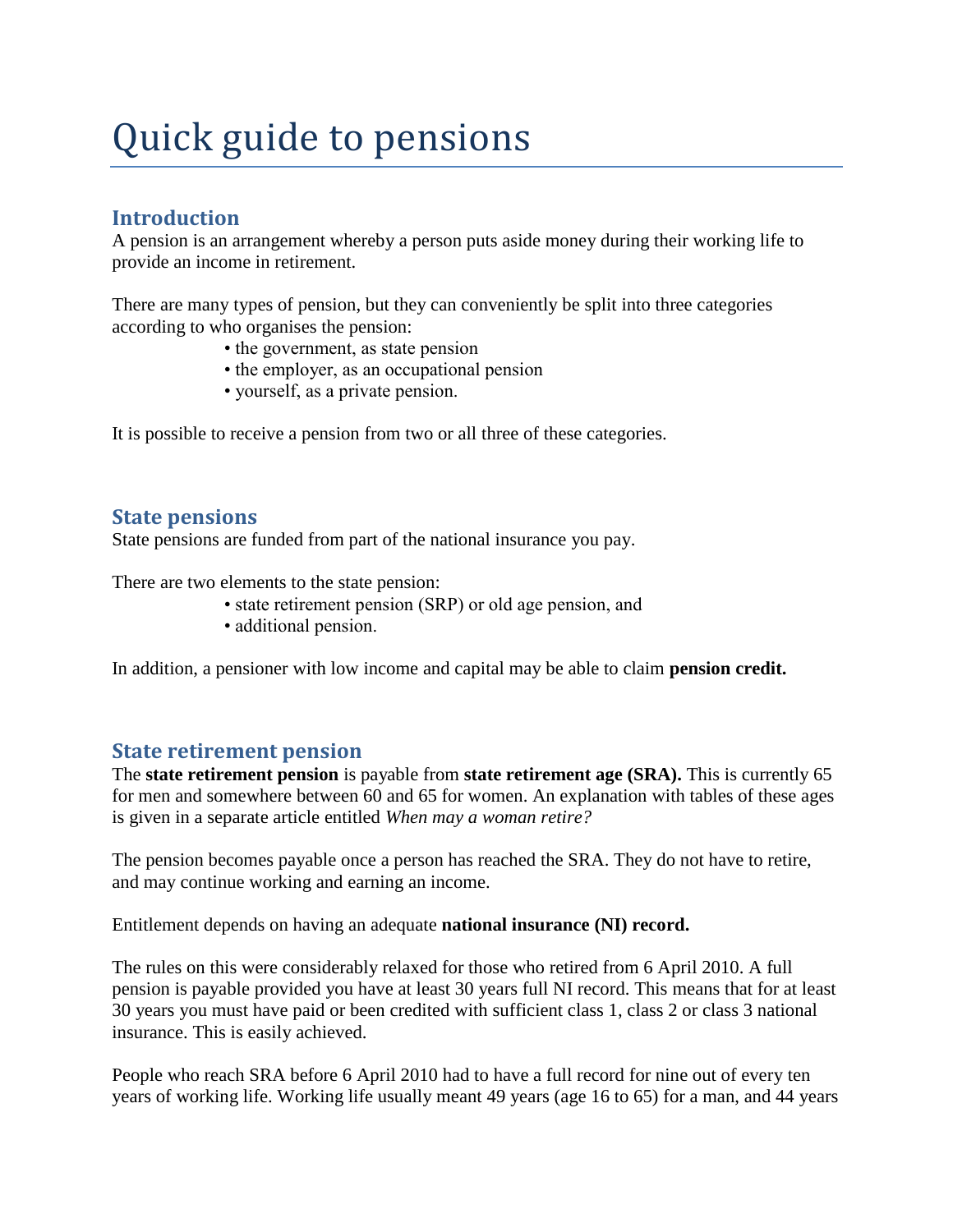(age 16 to 60) for a woman. So the national insurance record usually had to be 44 years for a man or 40 years for a woman.

If you do not have a full NI record, you will receive a proportionate pension. So someone with 20 years of NI record, will receive a two-thirds pension.

#### There are three **categories of state pension**:

- category A, based on your own national insurance record
- category B, based on your husband's, wife's or civil partner's record
- category D, payable from the age of 80 if you have no national insurance record.

(In case you are wondering, category C was paid for people who had retired before 6 April 1948 and is now extinct.)

The **amount of pension** is reviewed every year, usually in April. The 2011/12 rate for a full category A pension is £97.65 a week. Category B and D pensions are set at about 60% of the category A pension, which for 2011/12 is £58.50 a week.

When someone receiving a category B pension is **widowe**d on the death of the partner, the pension usually switches to category A.

Once you have reached the age of 80, you receive an extra 25p a week on your pension. Every Christmas, you receive an extra one-off payment of £10. These figures have not changed since 1971. Spend it wisely.

The pension is not paid automatically; it must be **claimed**. This is usually down by completing form BR1 that should be sent four months before reaching state retirement age.

**Payments** are usually made by credit transfer into a bank account.

It is possible to **defer** payment of a category A or B pension. This means that you do not receive your state pension when you reach the SRA. Instead you receive it at a later date, but at a greater amount. The rate of deferral is one fifth of one percent (0.2%) for every week of deferment. So defering your pension for one year will increase your pension by 10.4%.

# **Additional pension**

Additional pension is paid by the state as an addition to the state retirement pension.

With one exception, it is paid only in respect of periods of employment.

There are three types of additional pension, depending on when you were employed:

- graduated pension: 1961-1975
- State Earnings-Related Pension Scheme (SERPS): 1978-2002
- State Second Pension (S2P): from 2002.

The one exception is that S2P can be earned in respect of time working as a carer.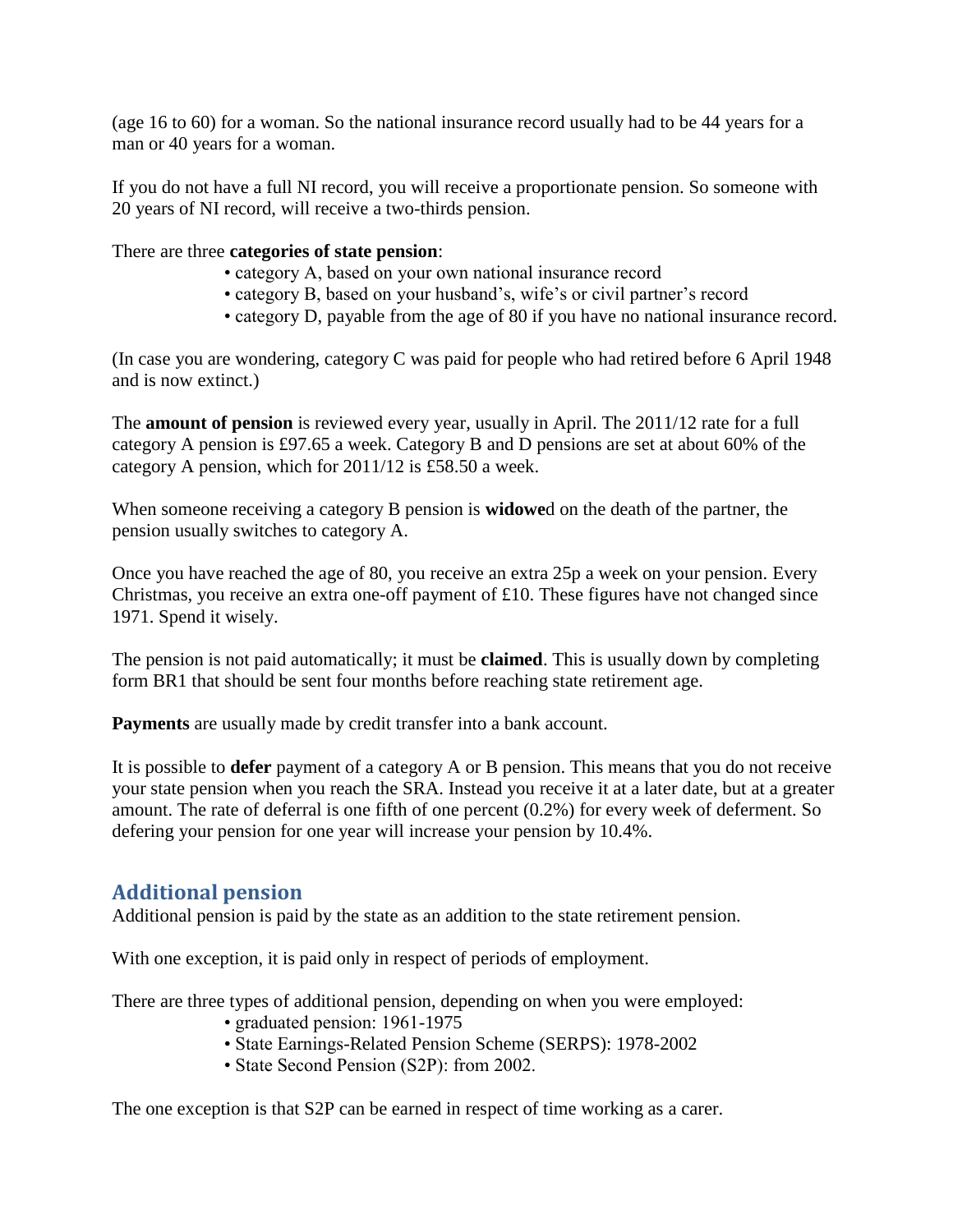For **graduated pension,** the employee acquired units according to how much you earned between April 1961 and April 1975. No new units can be earned, but those already acquired attract an additional pension of so much per unit per week. The amounts are small, and are unlikely to add even £10 a week to the pension.

**SERPS** is as generous as graduated pension is mean. As originally devised in 1978, someone who stayed in SERPS for the whole of their working life would have received an additional pension equal to 25% of their "band earnings". This was the amount by which your earnings exceeded the lower earnings limit for national insurance but did not exceed the upper earnings limit.

Had someone still been able to earn a pension on the original SERPS basis at 2011/12 rates, they could have accrued an entitlement that would have trebled their state retirement pension!

In 1988, it was realised that SERPS was too generous and unaffordable, so it was scaled back. The main change was that the accrual rate was reduced from 25% to 20%.

Those who had built up an entitlement to SERPS keep that entitlement. Payments of SERPS and S2P are increased each year in line with inflation.

**State Second Pension (S2P)** has two stages. The first stage is really just a rebranding of SERPS with a few new rules. It was introduced immediately in 2002.

The first new rule is that the band earnings do not have a single accrual rate of 20%. The band is skewed in favour of the lower paid.

The second new rule is that the upper limit for band earnings is now replaced by an upper accruals point (UAP) which is frozen indefinitely at £770 a week. It is expected that the band earnings will disappear to zero by 2030 or 2035. By then S2P should have moved to a second stage where it is replaced by a fixed sum regardless of earnings.

The third new rule is that S2P entitlement does not accrue only in employment. You also establish an entitlement for years when you are:

• looking after a child under 12 and claiming child benefit,

• caring for a sick or disabled person for at least 20 hours a week and claiming

carer's credit,

- a registered foster carer and claiming carer's credit, or
- receiving certain other benefits in respect of an illness or disability.

Broadly, anyone earning less than the lower earnings threshold is treated as though they had earned an amount equal to the threshold for S2P. This figure is £14,100 for 2011/12.

#### **Inheriting partner's SERPS or S2P**

The suriving partner of a marriage or civil partnership can inherit a share of their deceased partner's SERPS or S2P entitlement.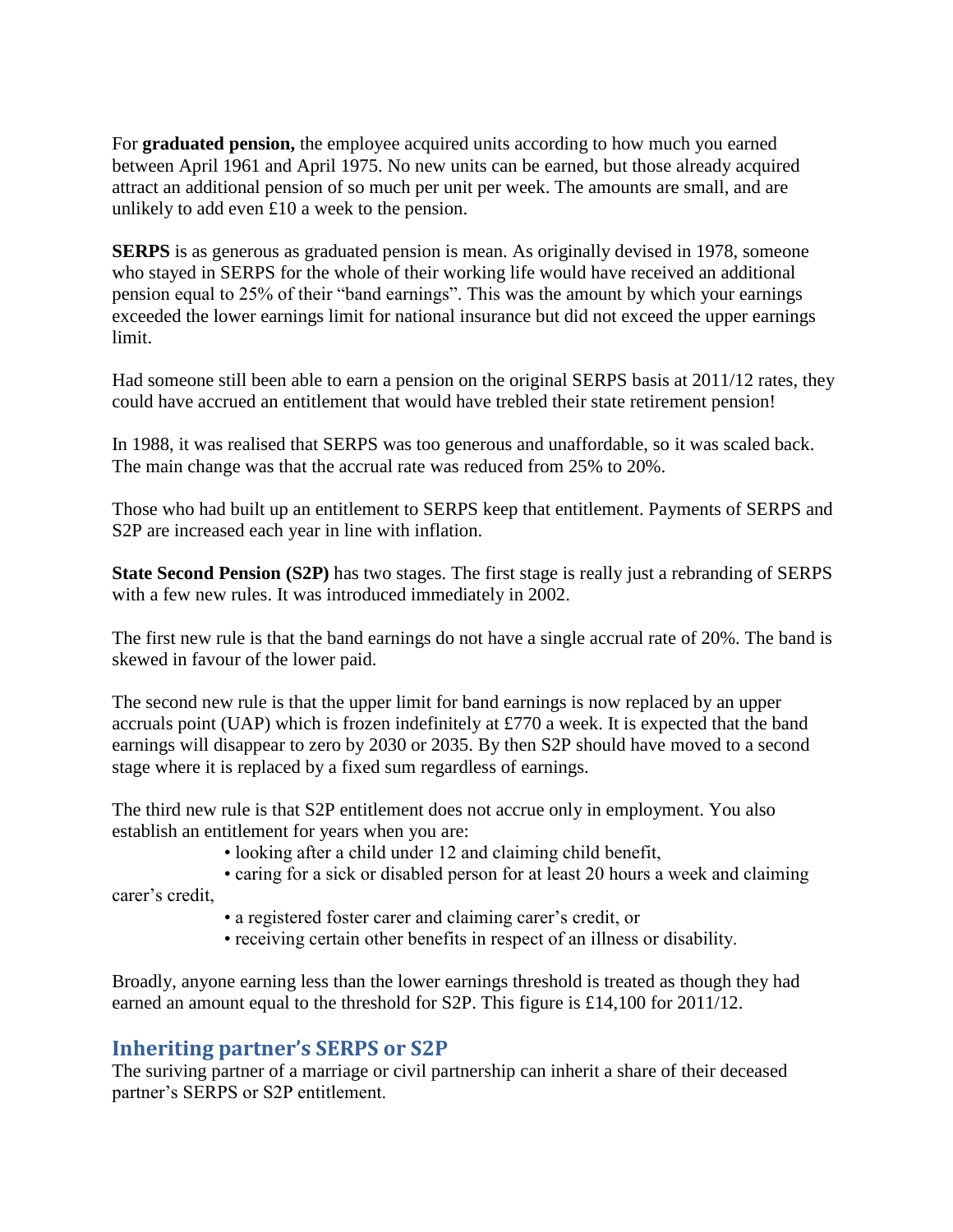The amount that can be inherited depends on the sex of the deceased person and when they were born, as shown in this table:

| <b>Percentage</b> | Man (when born)          | <b>Woman</b> (when born)  |
|-------------------|--------------------------|---------------------------|
| <b>100</b>        | Before 6 October 1937    | Before 6 October 1942     |
| 90                | 6 Oct 1937 to 5 Oct 1939 | 6 Oct 1942 to 5 Oct 1944  |
| 80                | 6 Oct 1939 to 5 Oct 1941 | 6 Oct 1944 to 5 Oct 1946  |
| 70                | 6 Oct 1941 to 5 Oct 1943 | 6 Oct 1946 to 5 Oct 1948  |
| 60                | 6 Oct 1943 to 5 Oct 1945 | 6 Oct 1948 to 5 July 1950 |
| 50                | After 5 October 1945     | After 5 July 1950         |

## **Checking your pension entitlement**

The Department of Work and Pensions offers a free service where you can check your entitlement to the state retirement pension and all forms of additional pension.

You complete form BR19 available from any Jobcentre. Alternatively it can be downloaded from the Department of Work and Pensions (DWP) website. This is submitted to the DWP who send you a form explaining your entitlements, and saying how much these are worth at current rates.

It is always advisable to check your national insurance record. If it seems that you may not have 30 years' national insurance record, it may be possible to pay class 3 contributions for the previous six years, and either class 2 or class 3 for future years to make up the record. It is almost always advisable to do so.

# **Pension credit**

Pension credit is a means-tested social security benefit, and is therefore not a pension at all. However it is convenient to consider it here.

The pension credit has two elements:

- a guarantee credit, and
- a savings credit.

The **guarantee credit** is paid to someone who reached the relevant state retirement age and whose pension and income from *all* sources (with a few exceptions) is below the **standard minimum guarantee.**

The **savings credit** does the opposite. It provides an addition to claimants who have managed to save some money.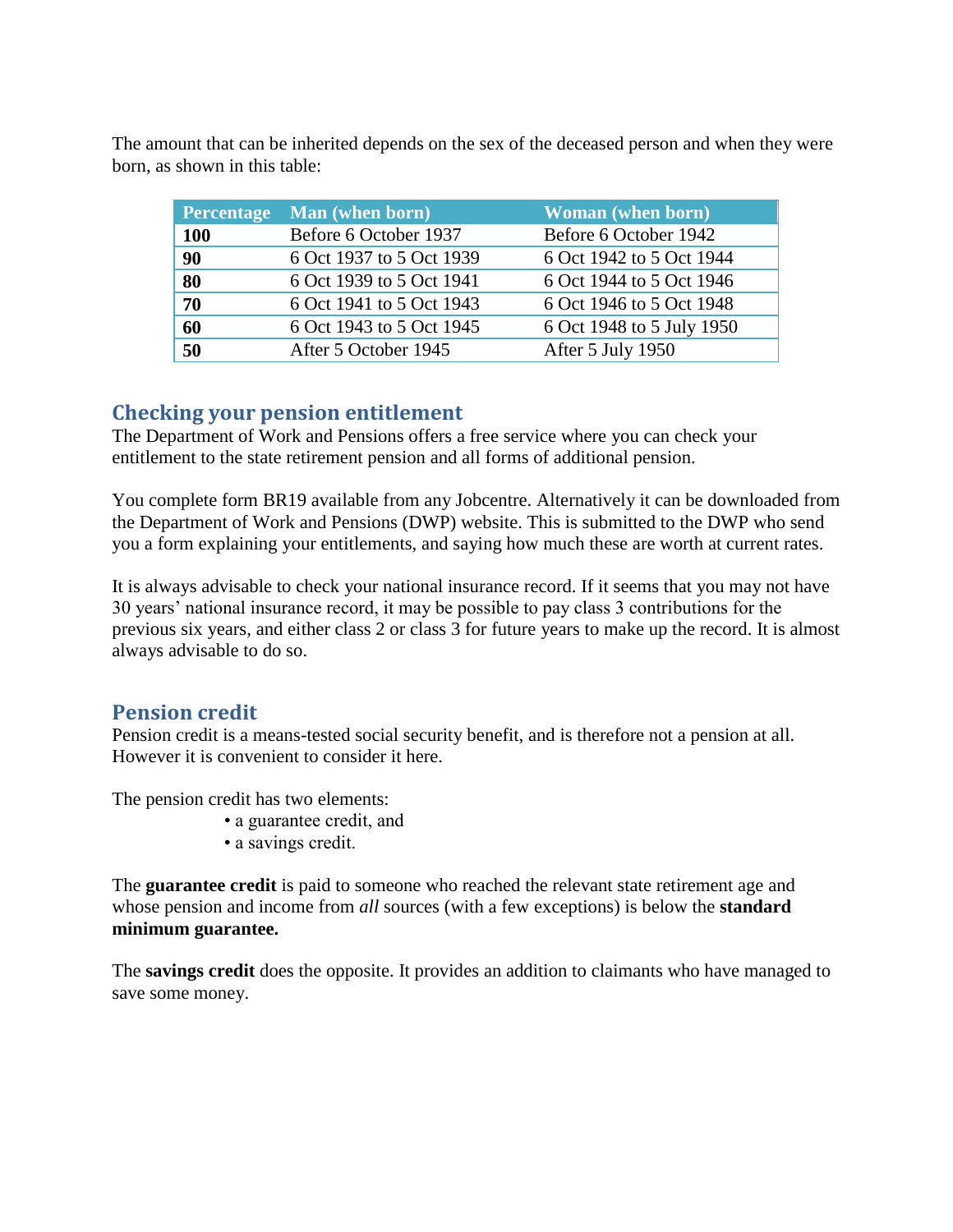# **Occupational pension schemes**

An employer may choose to operate an occupational pension scheme. No employer has to do so, and no employee has to join a scheme if the employer does. An employee can only be a member of an occupational pension scheme if both the employer and employee wish this.

There are two types of occupational pension scheme. To add to the confusion, each one has at least two names:

- defined benefit, or final salary scheme, or average earnings scheme, and
- defined contribution, or money purchase scheme.

## **Defined benefit schemes**

In a defined benefit scheme, the employee knows how much he or she will receive in retirement. This is usually calculated as a fraction of final salary or average salary (as defined).

The fraction relates to length of service. The pension is this fraction multiplied by a measure of "salary".

To get the full tax relief, these are the *maximum* pay-outs such schemes may offer:

- pension of two-thirds final salary,
- lump sum payment of 1½ times final salary (which reduces the pension),
- dependant's pension of two-thirds the member's pension (four-ninths salary),
- death in service benefit of four times salary.

A calculation is done on how much the scheme needs to meet its commitments. As the employees' contributions are usually fixed in advance, any deficit in the pension fund becomes a liability of the employer.

Suddenly companies found that these schemes were a huge liability. As a result, companies have been closing down these schemes as fast as they can, and replacing them with defined contribution schemes, as explained below.

# **Defined contribution schemes**

A defined contribution scheme avoids the problems of defined benefit schemes.

Under the scheme, the employer or employee, or (usually) both of them contribution an amount every pay day into a fund. This is invested, earning dividends and gains. It also attracts tax relief. So over the employee's working life, the fund builds up into a big "pot" until the employee retires.

This pot is then turned into a pension under the **money purchase** principles explained later.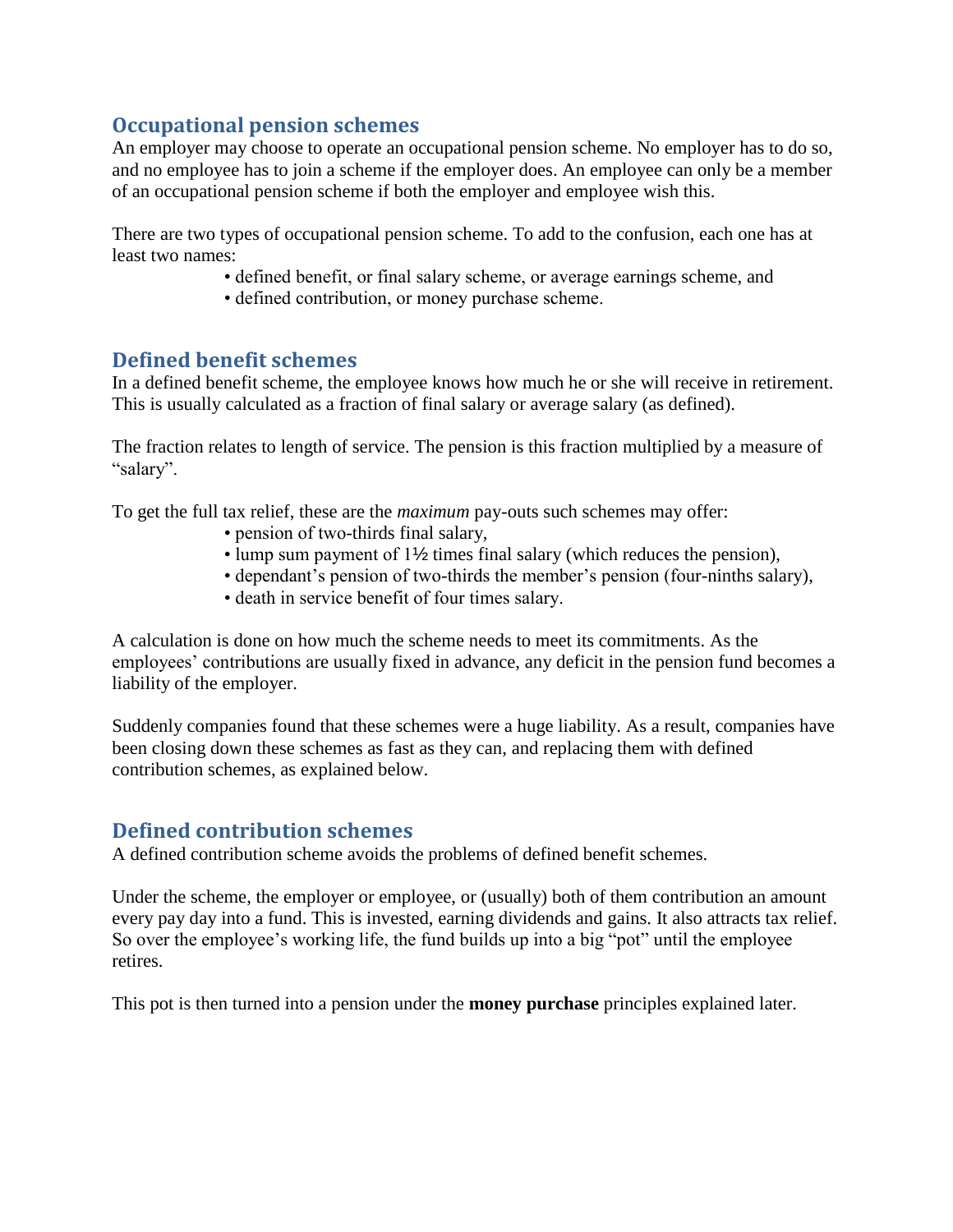## **Contracting-out**

An occupational pension scheme may "contract-out" of part of the state scheme. It should be noted that this decision is the employer's and not the employees's.

The effect of contracting out is that the employer and employee pay a little less national insurance but the employee stops building up an entitlement under SERPS or S2P. Any entitlement that has already built up remains. Contracting out does not affect entitlement to the state retirement pension nor does it affect the employee's right to rejoin SERPS and S2P.

Until 5 April 2012, either type of occupational pension scheme may contract out.

From 6 April 2012, it is no longer possible to contract out under a money purchase scheme.

# **Tax and national insurance relief for occupational schemes**

An advantage of occupational pension schemes for the employees is that the tax relief and any national insurance relief is given immediately through the payroll.

The employee's contributions to an occupational scheme attract income tax relief but no national insurance relief. Suppose an employee earns £2,000 in a month and pays £100 into an occupational pension scheme. The employee will have their income tax calculated under PAYE on £1,900 but have their national insurance calculated on £2,000.

## **Private pension schemes**

Since 1988, individuals (including employees) have been able to make their own pension arrangements. In effect, they could do something similar before with retirement annuities.

All private pensions work on the **money purchase** principle. This is the same principle used by defined contribution occupational pension schemes.

A private pension scheme attracts certain reliefs from income tax and national insurance. These are similar to those enjoyed by occupational pension schemes, but the method of administering them is different. The full amount of income tax and national insurance is paid. Income tax relief is then claimed by the person, and is either reflected in the employee's tax code or otherwise in the self-assessment of income tax.

The full rate of national insurance is paid. For an employee, the bit of national insurance that relates to the SERPS or S2P pension is then paid into the pension fund directly, further adding to the "pot".

#### **Stakeholder pensions**

Stakeholder pensions were introduced in 2001 . They were part of an attempt to force all employees into making some kind of pension provision. The government estimates that about seven million workers are under-providing for their pension.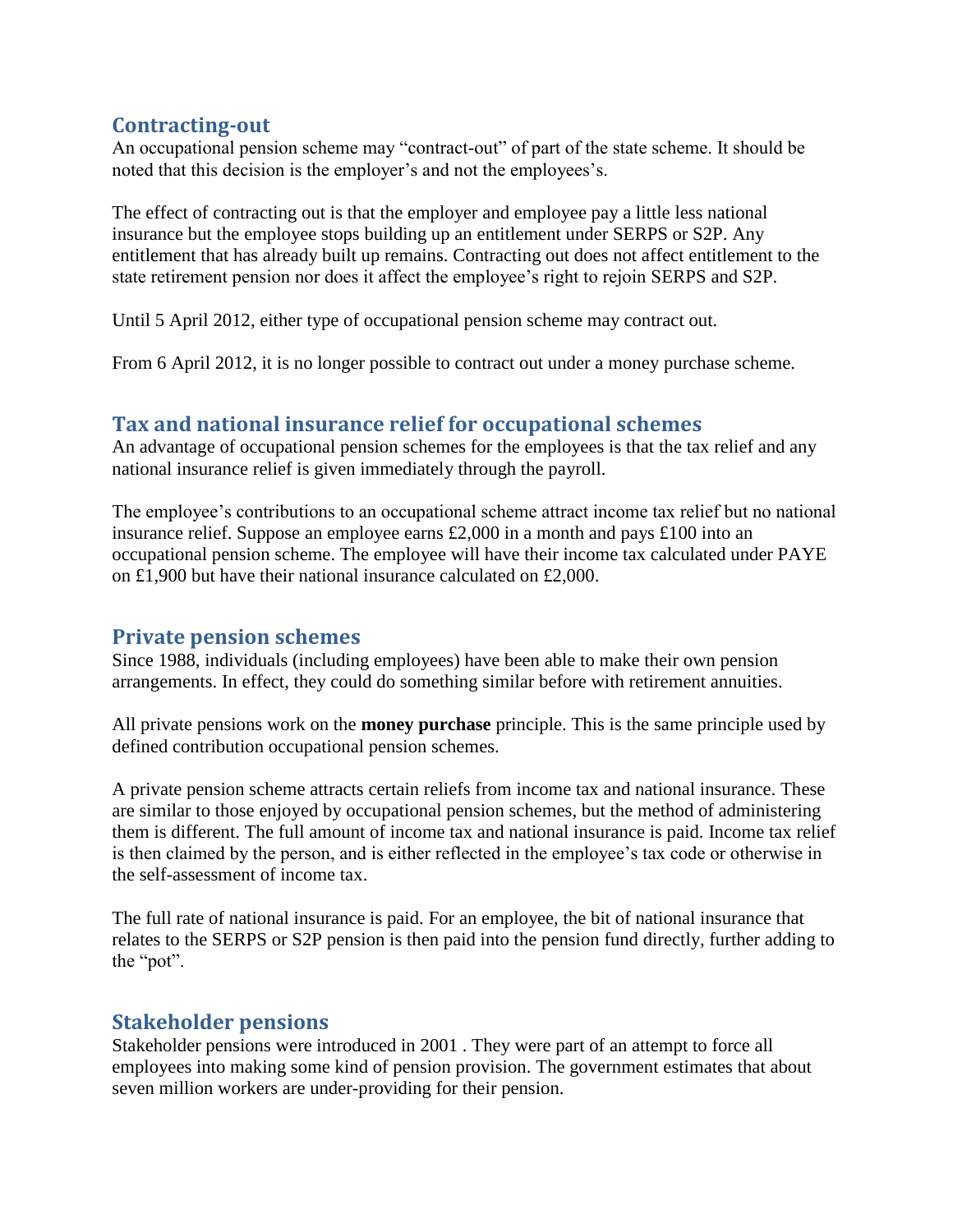In the course of their introduction, their scope was watered down considerably. All that is left is a requirement for an employer with five or more employees to offer such a scheme. The employer does not have to contribute anything. In reality, the employer is doing nothing more than acting as an introductory service to a pension provider.

#### **NESTs**

A second attempt has been made with what is now called the National Employment Savings Trusts, with the appropriate acronym NESTs. NESTs are introduced between October 2012 and 2017, starting with the larger employers.

All employees are **auto-enrolled.** This means that an employee becomes a member of a NEST unless they specifically opt-out. Auto-enrolment applies to employees between the ages of 21 and state retirement age. Someone between the ages of 16 and 20, or between state retirement age and 74 may join voluntarily.

The employer contributes 3% of the employee's eligible earnings to the NEST. The employee contibutes a further 4%. There is also 1% tax relief, so the total amount put into a NEST equals 8% of earnings. Eligible earnings are basically the same as band earnings for SERPS and S2P.

These are minimum contributions. The employer and employee may pay more if they wish. The employer may also choose to pay all or some of the employee's contribution.

Between 2012 and 2017, the level of employer and employee contributions is being phased in:

| <b>Period</b>              | <b>Employer pays</b> | <b>Employee pays</b> |
|----------------------------|----------------------|----------------------|
| <b>Before October 2016</b> | 1%                   | $1\%$                |
| Oct 2016 to Oct 2017       | 3%                   | 3%                   |
| <b>From October 2017</b>   | 5%                   | 3%                   |

If an employer already operates an occupational pension scheme that is equal to or better than a NEST, the employer does not have to operate a NEST at all.

## **Why not just invest the money?**

When money is put into a pension fund, it becomes restricted. You cannot help yourself to it at the age of 40 if you want to move house or help your child. Some people prefer simply to put the money into a building society or other investment fund where they can get it.

It is sensible to have fund readily available in this way, but not as an addition to pension provisions, not instead of them. There are two sets of benefits that a pension funds has over most other forms of investment:

- tax relief, and
- higher returns.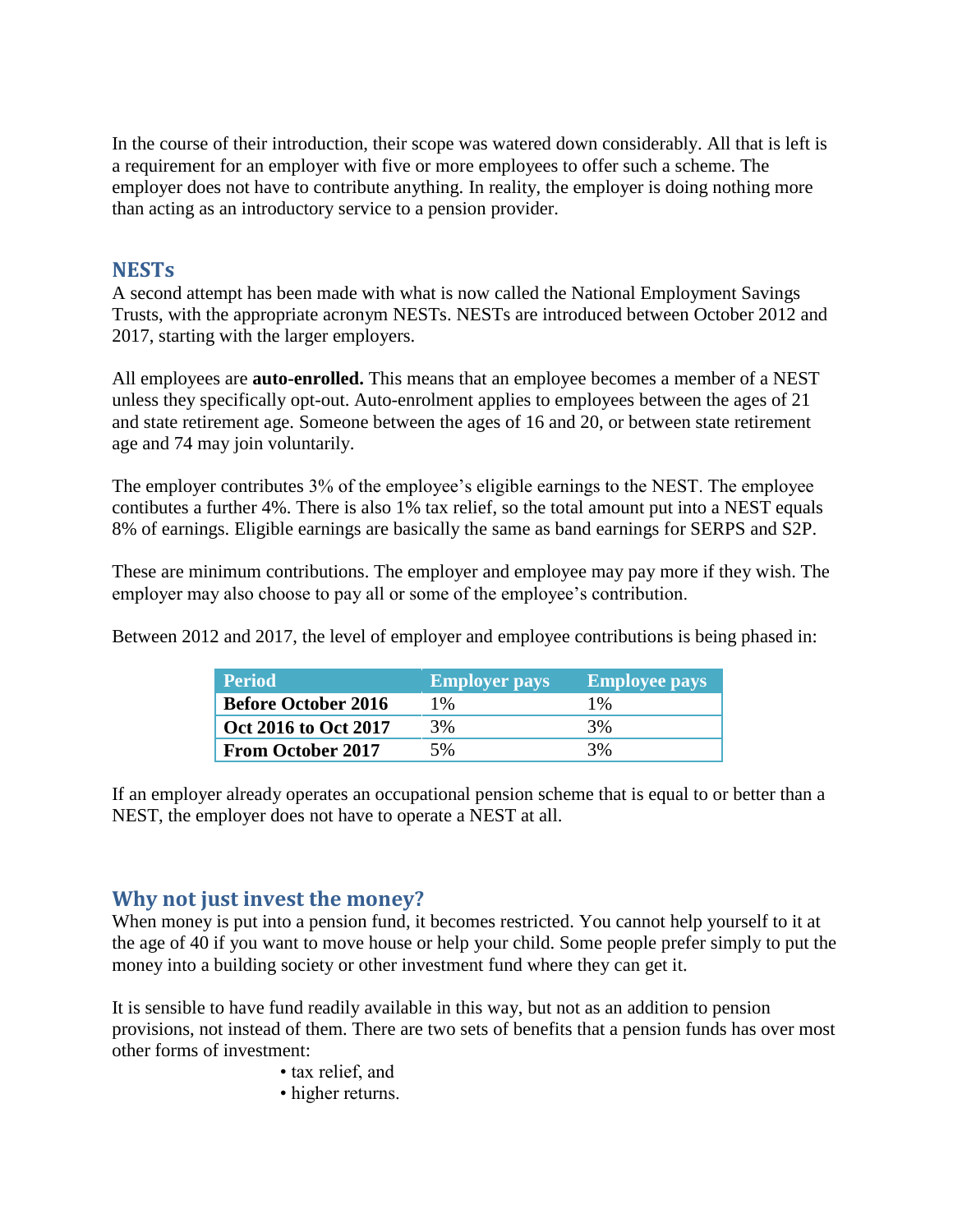Contributions to a pension fund generally attract relief from income tax. There are limits, explained later, and the relief is given in different ways.

If you pay the basic rate of income tax and earn  $\pounds 100$ , you will have  $\pounds 80$  to put in a building society. However you will have £100 to put into a pension fund. One way or another HMRC will usually refund the £20 tax you paid. You have done nothing other than start a pension fund and already your investment has increased by 25%!

Pension funds tend to grow at a faster rate than other investments. This is mainly because of the tax advantages that the funds enjoy. Suppose that savers' interest rates are 4%. You will probably find that the equivalent pension fund rate is around 6.5%. Remember that we start with a 25% advantage from day 1. This is how the two investments of £100 of earnings will compare over 40 years:

| <b>Period from initial</b><br>investment | <b>Building society (4%)</b> | Pension $(6.5\%)$ |
|------------------------------------------|------------------------------|-------------------|
| Year 0                                   | £80                          | £100              |
| Year 1                                   | £83.20                       | £106.50           |
| Year 2                                   | £86.53                       | £113.42           |
| Year 10                                  | £118.42                      | £187.71           |
| Year 20                                  | £175.29                      | £352.36           |
| Year 30                                  | £259.47                      | £661.44           |
| Year 40                                  | £384.04                      | £1,241.61         |

It can be seen that the pension is worth twice the building society figure after 20 years and nearly four times as much after 40 years. This is the wonder of compound interest.

## **Money purchase**

Money purchase is the process by which a pension fund builds up a "pot". This is used to buy a pension and similar benefits. This is usually done when you "retire", but is generally whenever the member wishes to do so. The process is known as **crystallising** or **annuitising.**

Money purchase is the method used by:

- defined contribution occupational pension schemes, and
- all private pension schemes.

From 6 April 2010, you may crystallise your pension fund at any age from 55 (previously 50). There was an upper age limit of 75 at which the fund must have been crystallised, but that condition has now been partly relaxed.

It should be remembered that you do not have to use the same company that managed the pension fund to provide the pension. Under the **open market option (OMO),** you have the right to shop around other pension providers to see who offers the best deal.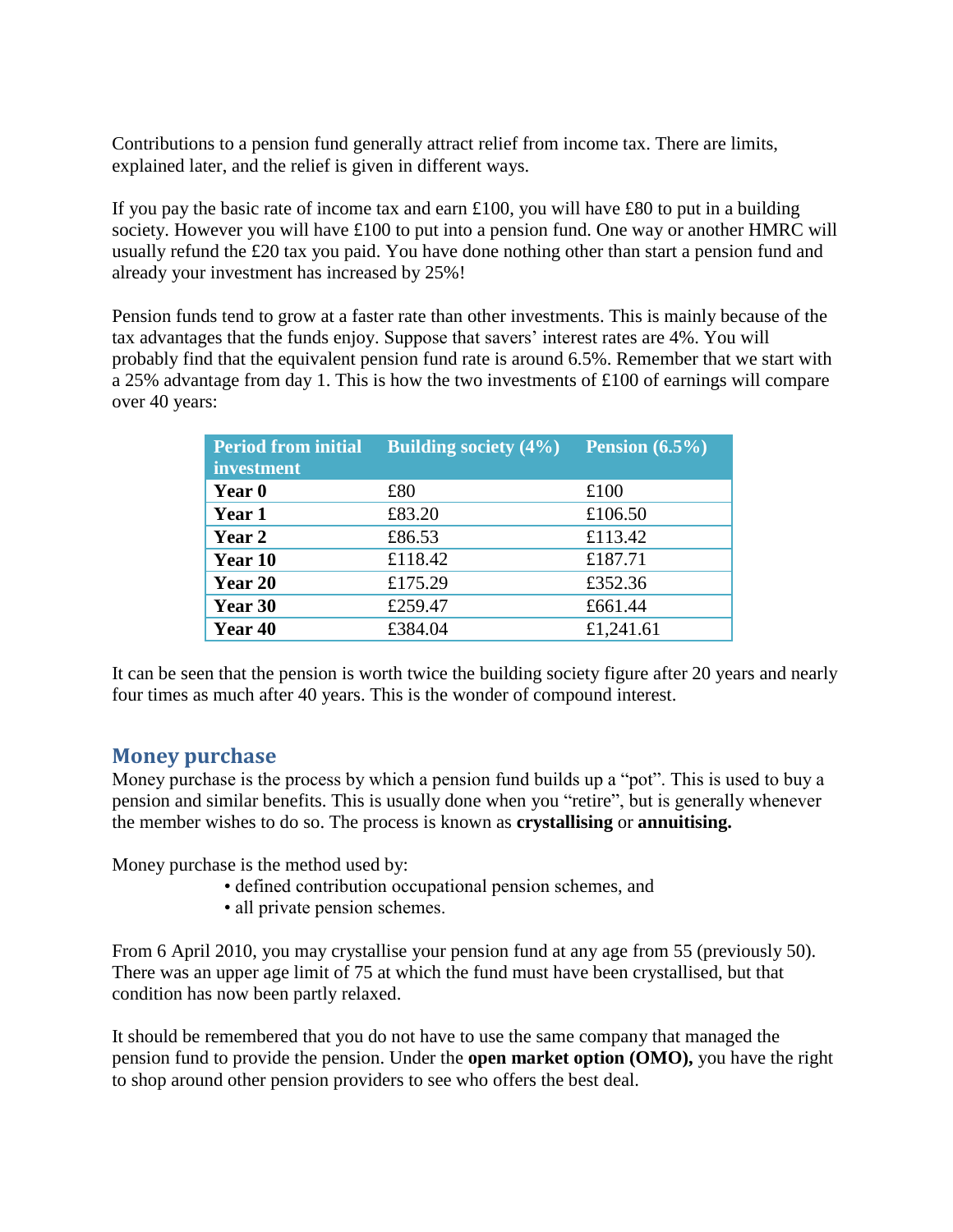This means that you have these choices:

- when to crystallise your pension fund,
- what type of pension and benefits to take, and
- which provider to use.

**When to crystallise** your fund will depend on your circumstances. This depends on your need for funds at the time.

Every extra year that you defer has two advantages:

- the fund grows by one more year, and
- the annuity rate improves to reflect that you are one year older.

What type of pension to take means choosing from the various options.

The first choice is whether to take a **lump sum**. The law allows you to take out up to one quarter of the pension fund tax-free. You can do what you like with it. Pay off your mortgage, have a holiday, give it your children, invest it, or even (if within the age range) use it to buy another pension.

The amount of lump sum you take will reduce the amount of pension you receive. Suppose your pot is big enough to give you a pension of £400 a month, but you decide to take the maximum lump sum. Your pension simply reduces by one quarter to £300 a month. This is still an advantage in that the lump sum is tax free but the pension payment is taxable.

## **Annuitisation**

Whether or not you take the lump sum, we now come to the clever bit of pensions called **annuitisation.** All this means is that you turn a lump sum into a regular stream of income.

Suppose you are a man aged 65 and your pension fund has £100,000. How much pension will a pension providee pay you for the rest of your life?

The problem is that we do not know how long you will live. However we do know the average time that a man of that age will live. Suppose we find it is 20 years. The pension provider will then calculate your pension on the basis that you will live for 20 years. If you die sooner, you lose out. If you live longer, you benefit. It is a principle of pensions that those who die young subsidise those who die old.

So for a £100,000 we might assume that the provider will give you an income of £5,000 a year for the rest of your life.

However in reality, you will do better than that. Any pension provider should give you at least £7,000 a year. This is because your pension fund does not stop growing just because you have reached a particular age.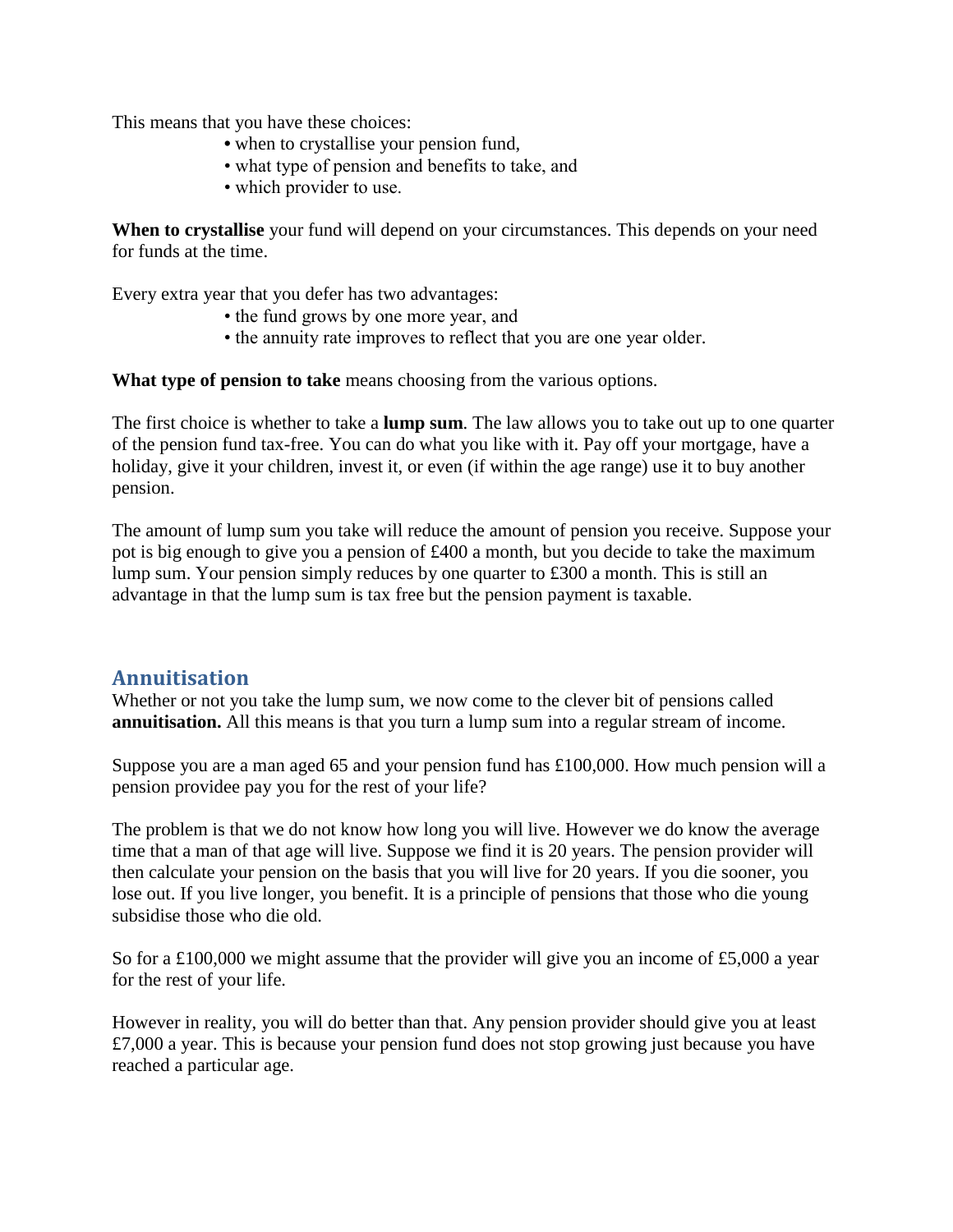In your first year of retirement, he pays you £7,000 so there is still £93,000 left in the fund. This carries on earning interest at, say, 6.5%. So at the end of the year, there is still £99,045 in the fund.

The rate assumes a healthy man who does not smoke. If you do smoke or you have an **impaired life,** such as suffering from an illness, you are likely to live less long and may therefore get a better pension.

## **Main pension choices**

We now look at the different types of pension you can choose. We consider a man of 65, married to a woman aged 62, and with £100,000 in his pension fund (after taking any lump sum).

The choices are broadly:

- whether to take a pension guarantee,
- whether to index the pension, and
- whether to have a dependant's pension.

**Please note that the figures used below are illustrative only. Although they are credible figures, they will not represent the actual benefits you will receive. These depend on the rates being offered at the time you crystallise your pension**.

The simplest form of pension is the **level pension.** You receive the same amount of money each month for the rest of your days. You may receive a pension of say £616 a month.

Suppose you die the day after you retire, you will receive a pension for one day of about £20 and the other £999,980 is lost. So your first decision is whether to have a **pension guarantee.**

This means that the pension provider will guarantee that your pension will be paid for a minimum time, usually five years.

This may reduce your monthly pension to £611 for a five-year guarantee or to £565 for a tenyear guarantee. In other words you pay £5 a month premium to insure your pension for five years, but about £50 a month to insure it for ten. If you die in the guarantee period, your next of kin will continue to receive your pension until the period ends.

A sum of £616 now is worth more than £616 will be in 20 years' time. A level pension will gradually lose value. So you may want **indexation** so that your pension increases each year.

If you want indexation, you have a choice. You could choose to increase it each year by a fixed amount, say 3% or by the whole retail prices index (RPI), or by a limited prices index of saying RPI up to 3%.

The more generous the indexation, the lower is the starting pension. For 3% indexation, the value of the pension falls to £419 a month. Nearly a third is lost. However after 20 years, that 3% a